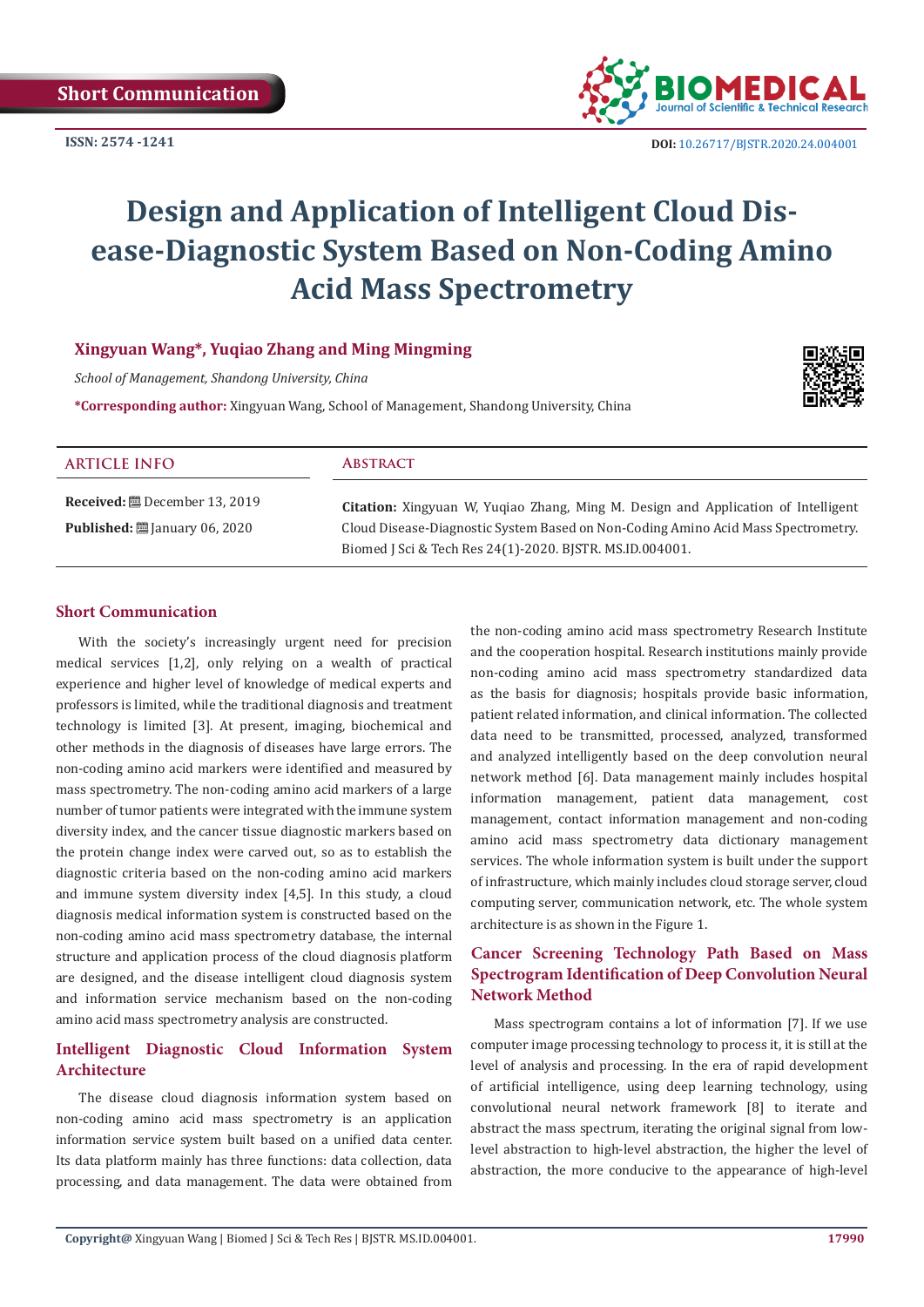representation, and the higher the accuracy and reliability for medical detection [9]. Based on the research of deep convolution neural network framework and non-coding amino acid detection mass spectrometry technology, we propose a mass spectrum convolution neural network recognition and diagnosis technology. The technical path is shown in Figure 2.



**Figure 1:** Functional Structure Diagram of Cloud Diagnostic Service Platform Information System.



**Figure 2:** Mass Spectrometry - Deep Convolution Neural Network Identification Technique for Cancer Screening.

The detection samples are detected by mass spectrometer and output mass spectrum. The convolution neural network recognition system is used to analyze and input the cancer risk diagnosis results to achieve early cancer screening. By providing more mass spectrogram training for CNN, the diagnosis equipment can learn and improve the results continuously, so as to achieve the effect of recognition and understanding of mass spectrogram by the diagnosis equipment. By reading enough mass spectrogram, the diagnosis equipment can learn to understand the image, have the ability to assist doctors to conduct more accurate analysis and judgment, and make this diagnosis cognition highly accurate in the future It has a very important value, which is conducive to improve the accuracy of cancer screening, and then improve the survival rate of cancer (Figure 2).

# **Application of Shandong Non-coding Amino Acid Mass Spectrometry Diagnostic Platform**

For the cloud diagnosis service based on the non-coding amino acid mass spectrum data platform, the hospital applies to the cloud diagnosis service platform and provides the patient mass spectrum detection map, and the platform provides the diagnosis opinion and report through the big data cloud computing analysis. The operation process of cloud diagnosis service platform (Figure 2) is as follows:

A. Individuals apply to the hospital for medical grade mass spectrometry detection based on their own physical health and pay for detection and diagnosis fees.

B. The hospital accepts the individual detection application, and extracts the detection samples, and obtains the mass spectrum through the non-coding amino acid detection mass spectrometer for inspection and analysis. Then apply for cloud diagnosis service to cloud diagnosis service platform and pay for it, and then submit sample mass spectrum data.

C. The Cloud diagnosis service platform receives the application, processes the sample mass spectrum data through the computing center, obtains the diagnosis result, and issues the diagnosis result to the hospital.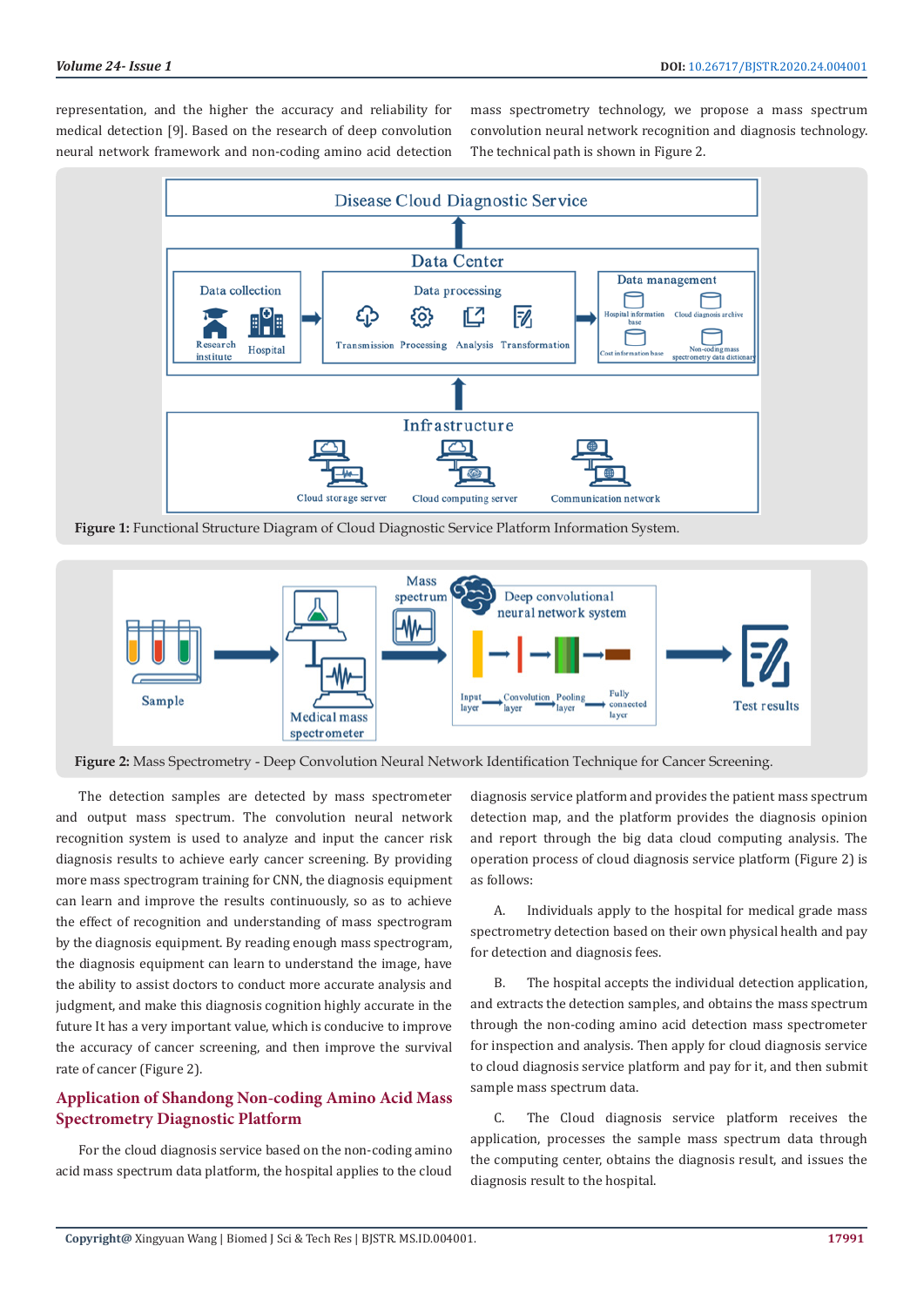

**Figure 3:** Operation Flow of Cloud Diagnostic Service Platform.

D. After receiving the diagnosis results, the hospital shall provide the patients with diagnosis opinions and reports in combination with the doctors' opinions (Figure 3).

The disease cloud diagnosis system uses modern communication, electronic and multimedia computer technology to realize the remote collection, transmission, processing, storage and query of non-coding amino acid mass spectrometry data, to help hospitals to implement accurate diagnosis. The system realizes the big data cloud diagnosis mechanism in precision medicine, reduces the difficulty of precision medicine in hospitals, and improves the accuracy and accuracy of disease diagnosis. The information system and operation mechanism of cloud diagnosis service platform based on non-coding amino acid mass spectrometry database provide development direction for big data health care and precision medicine.

#### **Acknowledgement**

This project is funded by Key Technology Research and Development Program of Shandong (2016CYJS1A01-3).

#### **References**

1. [Terry SF \(2015\) Obama's precision medicine initiative. Genetic testing](https://www.ncbi.nlm.nih.gov/pmc/articles/PMC4361161/)  [and molecular biomarkers 19\(3\): 113-114.](https://www.ncbi.nlm.nih.gov/pmc/articles/PMC4361161/)

- 2. [Robinson PN \(2012\) Deep phenotyping for precision medicine. Human](https://www.ncbi.nlm.nih.gov/pubmed/22504886) [mutation 33\(5\): 777-780.](https://www.ncbi.nlm.nih.gov/pubmed/22504886)
- 3. [Mirnezami R, Nicholson J, Darzi A \(2012\) Preparing for precision](https://www.nejm.org/doi/full/10.1056/NEJMp1114866) [medicine. New England Journal of Medicine 366\(6\): 489-491.](https://www.nejm.org/doi/full/10.1056/NEJMp1114866)
- 4. [Dai P, Wang Q, Wang W, Jing R, Wang W, et al. \(2016\) Unraveling molecular](https://www.ncbi.nlm.nih.gov/pubmed/26805816) [differences of gastric cancer by label-free quantitative proteomics](https://www.ncbi.nlm.nih.gov/pubmed/26805816) [analysis. International journal of molecular sciences 17\(1\): E69.](https://www.ncbi.nlm.nih.gov/pubmed/26805816)
- 5. [Zhao Z, Azadzoi KM, Choi HP, Jing R, Lu X, et al. \(2017\) LC-MS/MS](https://www.ncbi.nlm.nih.gov/pubmed/28165386) [analysis unravels deep oxidation of manganese superoxide dismutase in](https://www.ncbi.nlm.nih.gov/pubmed/28165386) [kidney cancer. International journal of molecular sciences 18\(2\): E319.](https://www.ncbi.nlm.nih.gov/pubmed/28165386)
- 6. [LeCun Y, Bottou L, Bengio Y, Haffner P \(1998\) Gradient-based learning](http://vision.stanford.edu/cs598_spring07/papers/Lecun98.pdf) [applied to document recognition. Proceedings of the IEEE p. 1-46.](http://vision.stanford.edu/cs598_spring07/papers/Lecun98.pdf)
- 7. [Luo Y, Wang L, Wang J \(2013\) Developing proteomics-based biomarkers](https://www.ncbi.nlm.nih.gov/pubmed/23255431) [for colorectal neoplasms for clinical practice: Opportunities and](https://www.ncbi.nlm.nih.gov/pubmed/23255431) [challenges. PROTEOMICS-Clinical Applications 7\(1-2\): 30-41.](https://www.ncbi.nlm.nih.gov/pubmed/23255431)
- 8. Szegedy C, Liu W, Jia Y, Sermanet P, Reed S, et al. (2015) Going deeper with convolutions. In Proceedings of the IEEE conference on computer vision and pattern recognition p. 1-9.
- 9. [Suzuki K \(2017\) Overview of deep learning in medical imaging.](https://www.ncbi.nlm.nih.gov/pubmed/28689314) [Radiological physics and technology 10\(3\): 257-273.](https://www.ncbi.nlm.nih.gov/pubmed/28689314)